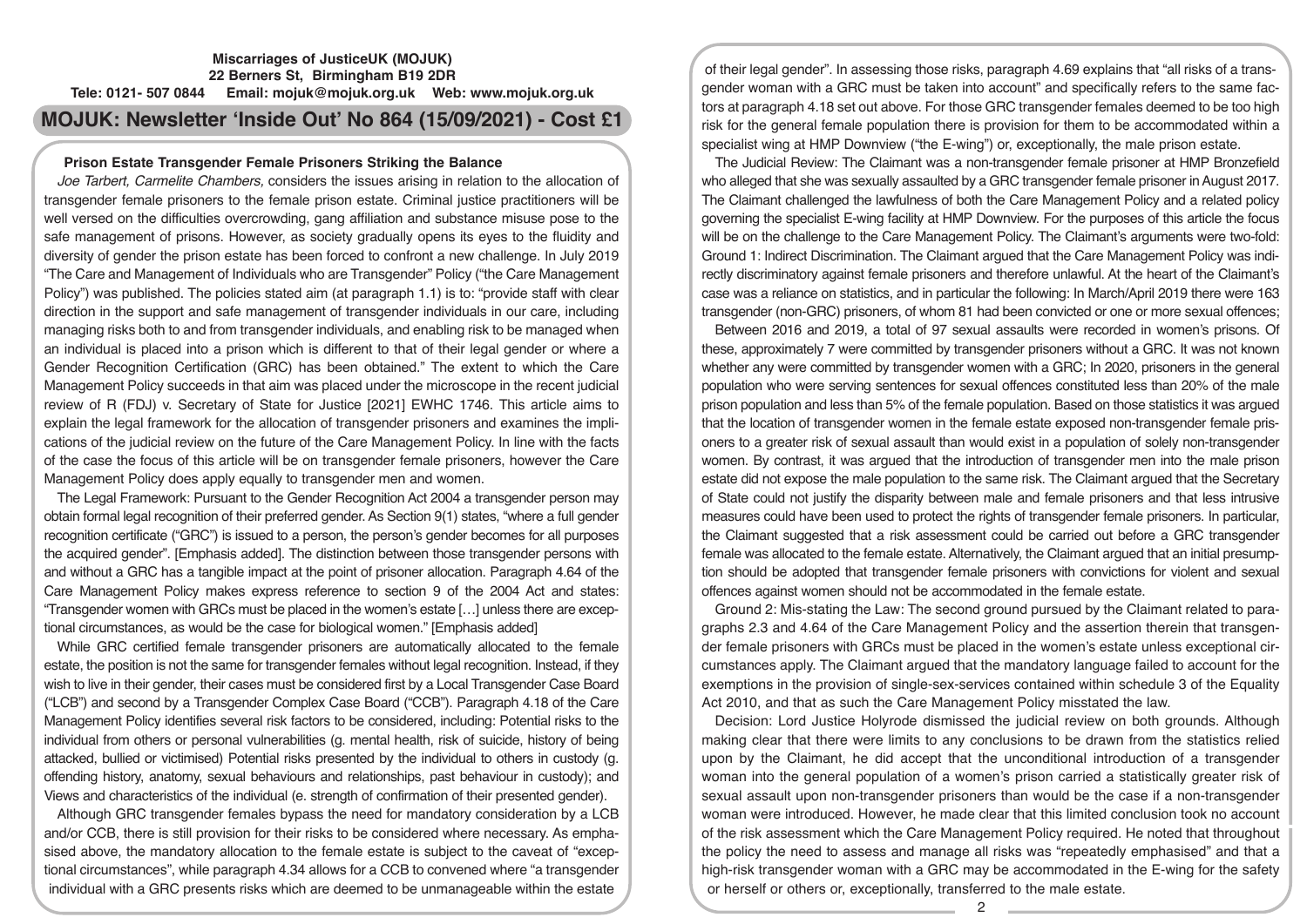He also recognised the expertise of both the LCB and CCB in assessing the relevant risks and noted that the Care Management Policy already required them to consider factors such as the offending history of the transgender woman, their anatomy, and sexual behaviours. Lord Justice Holyrode therefore concluded that the Care Management Policy required a "careful, case by case assessment of the risk and of the ways in which the risks should be managed" (at ¶ 86). Importantly, he agreed with the Secretary of State's distinction between individual application and overall lawfulness. He noted that when "properly applied" the risk assessment ensures that non-transgender prisoners only have contact with transgender prisoners when it is safe for them to do so. As a result, he disagreed with the proposition that the policies had a disproportionately prejudicial effect on nontransgender female prisoners as compared with non-transgender male prisoners.

He acknowledged that even if his conclusion on the absence of discrimination was incorrect, the policies nevertheless pursued a legitimate aim in ensuring the safety and welfare of all prisoners whilst enabling transgender prisoners to live in their chosen gender. He was not persuaded that there were less intrusive measures that could have been adopted and rejected the Claimant's presumption against transgender women with convictions for sexual or violent offences against women on the basis that previous offending history was already a factor considered within the existing policy. As to the second argument regarding mis-stating the law Lord Justice Holyrode agreed with the Secretary of State that the Care Management Policy neither is, "nor purports to be, a statement of the law." (at ¶ 93) He instead held that the policies could be characterised as guides to the implementation and operation of policies, not statements of law relating to transgender prisoners.

Conclusion: While the judgment of Lord Justice Holyrode upheld the legality of the Care Management Policy, the onus will now be on the LCB and CCB to show that it can apply that policy properly and safely in its management of both GRC and non-GRC transgender female prisoners alike. This will undoubtedly be a difficult task and, as the Claimant's own experience highlights, the consequences of getting it wrong can be devastating. Of course, the responsibility does not rest entirely on the shoulders of the LCB and CCB. Ensuring the safety of all prisoners depends heavily on the availability of adequate resources. Prisons have been the subject of significant cuts in funding since 2009/10 and have only recently seen a modest upturn in expenditure. Prisoner violence has also increased, and any incident involving transgender prisoners, whether as victim or assailant, will only heighten scrutiny of the legality and application of the policy. Only time will tell whether the LCB and CCB are able to overcome these challenges and strike a balance that ensures the safety of all prisoners whilst respecting the rights of transgender prisoners to live in accordance with their gender. As Lord Justice Holyrode recognised, this is a "sensitive area, in which it is unlikely that any policy could be devised which would be to the satisfaction of all persons affected by it" (at  $\P$  73). With that in mind it would be surprising if further challenges are not forthcoming, from both transgender and non-transgender prisoners alike.

#### **Computer Says Yes – You Will Pay a Fine And Get A Criminal Record**

Transform Justice: Media about the criminal justice system is dominated by trials with judges and barristers in wigs arguing the finer points of law. But the majority of those accused of crimes in England and Wales plead guilty, and most defendants are convicted without ever entering a courtroom. The single justice procedure (SJP) is the hidden site of most criminal prosecutions in England and Wales. Under this process, those prosecuted for crimes like fare evasion, not having a TV licence and, recently, Covid 19 breaches are encouraged to plead guilty or not guilty online or by filling in a paper form. Then the case is dealt with by a magistrate sitting alone (at home during the pandemic). The JP convicts and sentences "on the

papers" or, more usually, without any papers since most people don't plead and are then assumed to be guilty. Defendants who do not respond to the postal charge are sentenced to pay the maximum fine and costs. These can be very high. Transport for London charges a minimum of £225 in prosecution costs for the crime of not having a £1.50 bus ticket – way more than the Crown Prosecution Service for much more complex prosecutions. The single justice procedure is a closed court with no access for media or public to the "hearing". No data on SJP prosecutions is published by the Ministry of Justice.

The government wants to expand the use of online pleas and automatic online convictions – the latter being SJP mark 2. In the Judicial Review and Courts Bill (tabled in July, our briefing here) they propose that defendants who plead guilty of fare evasion should go through a complete online criminal court, with no human being involved. Defendants will be sent the charge in the post and have the "option" of having the crime and the punishment entirely dealt with through filling in a computer form, including the payment of the fine. The government says the new process will initially be used for two offences, with others coming on stream through secondary legislation. This signifies a revolution in the criminal justice system – it looks as if most offences currently dealt with via the SJP will move to the automatic online conviction system. I suspect nearly all non-imprisonable summary offences will be transferred from the physical magistrates' court to the SJP/online conviction process, such that only a third of crimes will have a physical court hearing.

I am all for convenience, speed and saving money, but not at the cost of justice itself. Evidence of how the SJP has gone wrong suggests we will be paying that price many times over if we promote automatic online conviction, which has even fewer safeguards. Under the ECHR, every defendant has a right to a fair and public hearing. This means anyone who pleads online is technically waiving their human rights. The documents published with the new Bill all refer to the online court as an option, not the default. But the introductory page sent to defendants charged under the SJP makes no mention of the option of having the case dealt with in a physical court. All the nudging is towards online.

Another legal right is for the defendant to "effectively participate" in any court hearing. This means understanding the charge and being able to give your side of the story. Over 2/3 of defendants charged under the SJP do not respond to the postal charge. This is lack of participation altogether, let alone effective participation. No-one knows quite why the response rate is so low, but it could be because defendants don't actually receive the charge (send by snail unregistered mail) or because they don't understand it or because they have mental health issues. In six years of running the SJP, the government has not sought to find out. The process rides roughshod over disability rights. All disabled people have a right to equal access to services. But there are no proper reasonable adjustments in the process. The SJP relies on people being able to identify and describe their own disability, on the defendant declaring that disability in the form (which their disability may prevent them opening/understanding) and on their paying for a phone call to an HMCTS helpline. At no point in the process are they given access to free legal advice. The prosecutor of any crime should be impartial and independent. Under the SJP and the future automatic online conviction process, the prosecutor is also the victim of the crime and thus not independent. The prosecutor also decides the compensation and costs awarded.

A principle of our system is that criminal sanctions should be just. This is why courts fines are adjusted according to the means of the defendant. The automatic online process metes out the same fine to everyone who pleads guilty to a particular offence. So the rich will pay the same amount as the poor. The government says poorer defendants will be able to go to court instead but, without legal advice, will a defendant be able to judge whether they would be better off going to court?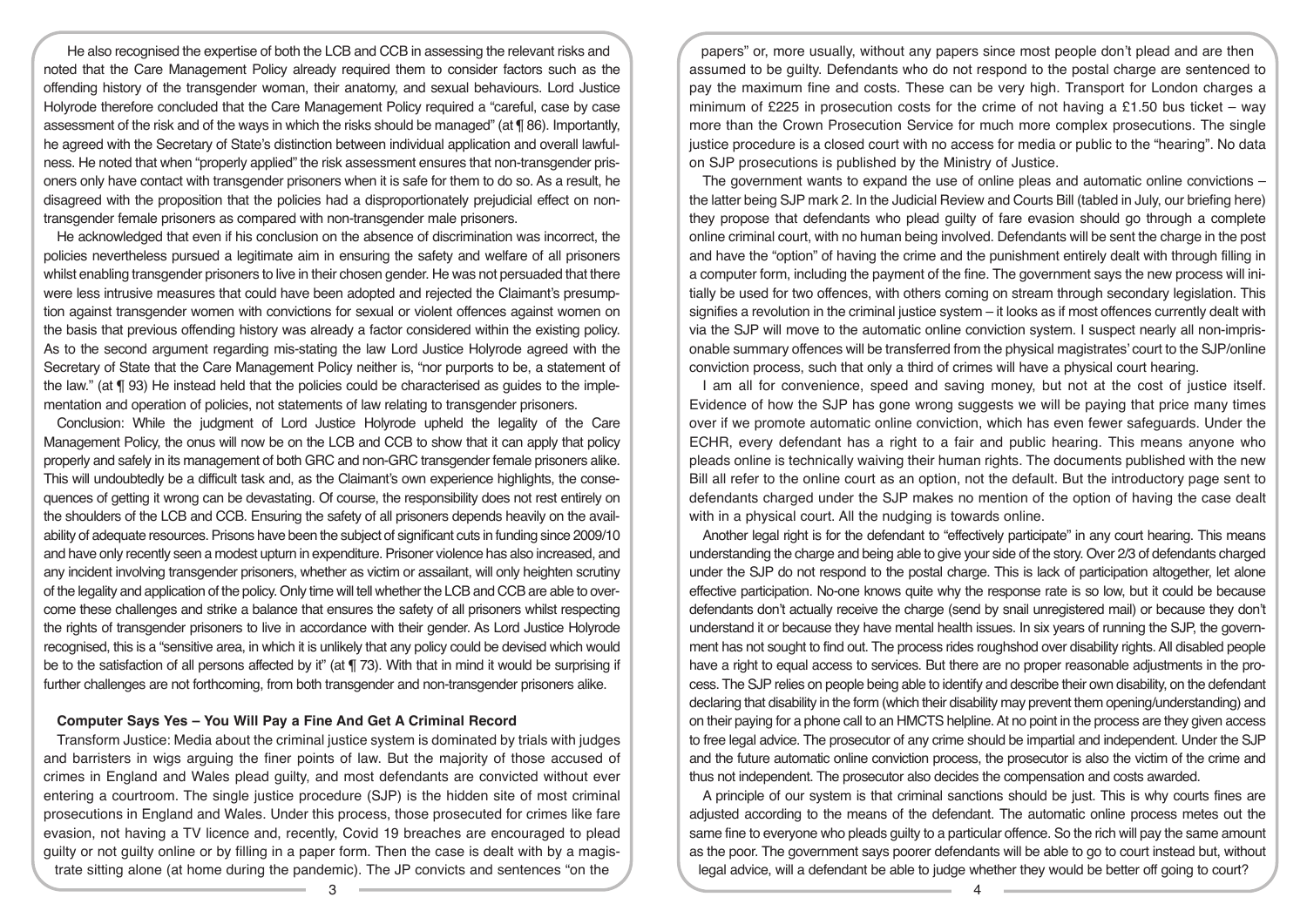Justice should be open. At the moment, there is no public information about the automatic online conviction process for motoring offences let alone access to the decision-making process. My colleagues at Appeal had to FOI the key documents defendants receive via the SJP. For automatic online convictions, there is no evidence of how many defendants use the system, what sanctions they receive, exactly what they online process looks like, nor what information is given about criminal records. There is no transparency. The government is already saving significant sums through using the SJP for most offences. And they estimate that automatic online conviction will actually cost more. So what price justice? The prosecution of Covid 19 offences has shown what happens when legislation is rushed through, prosecution is in the hands of those who don't understand the law, and the system is not transparent. If automatic online conviction is to become the new default court system, we need many more safeguards than are provided in the Judicial Review and Courts Bill.

# **PDS Employee Dismissed After Work With Murderer Awarded £100k**

Neil Rose, Legal Futures: The Public Defender Service (PDS) has been ordered to pay £100,000 in compensation to an employee unfairly dismissed after suffering post-traumatic stress disorder (PTSD) due to her work debriefing a murderer. Wendy Lewis, who had worked for the PDS since 2001, was as an accredited police station representative. From 2010 to 2013, she was assigned to debrief a police informer who had been involved in terrorist activity. She said she attended nearly 1,000 interviews with 'client X', dealing with 500 individual serious offences including numerous murders, attempted murders and conspiracy to murder.

The work was so sensitive that Ms Lewis had to sign the Official Secrets Act, meaning she could not discuss it with anyone. Ms Lewis told the liability hearing back in 2018 that she had no support from the Ministry of Justice throughout the assignment, despite working in "extremely challenging conditions". She said she regularly worked 12 hours or more each day for consecutive two-week periods away from home and would be locked in a confined complex comprising of the cell where client X was housed and the interview room. She said that, as a result of the work, she experienced psychiatric symptoms and was subsequently diagnosed with PTSD. She spent much of the subsequent four years on sick leave before being dismissed in February 2017 on the grounds that there was no foreseeable return to her current or alternative role, and no reasonable adjustments that could be identified to aid a return to work. The majority of Ms Lewis's claims were dismissed. These related to whistleblowing, automatic unfair dismissal, victimisation and an unauthorised deduction from wages.

However, Ms Lewis's complaint of ordinary unfair dismissal was upheld, and the tribunal found that it was an act of discrimination arising from disability. The PDS's refusal to allow one of her colleagues to act as representative for the period of a month was a failure to make a reasonable adjustment, as was its failure to allow her to work from home instead of dismissing her. The remedy hearing was delayed until this year for a variety of reasons and the tribunal recorded that, despite the "significant passage of time" since the events that led to the claim, Ms Lewis remained "very unwell". "The claimant is not working and told the tribunal that she is not presently ready to do so. She describes having limited interaction with people including close family. "She suffers with anxiety, nightmares, flashbacks and panic attacks and cannot take pleasure in pastimes such as reading or watching television as she used to. "The claimant is anxious of crowded places and confined spaces and fearful of strangers." The tribunal said that, had it not dismissed her, the PDS would have been able to locate and offer Ms Lewis part-time project work, to be completed from home, that she would have been able to carry out despite her condition.

At the same time, her ill health would likely have remained such that, by November 2017, the PDS could have fairly dismissed her in the absence of discrimination. The tribunal made a basic award by consent of £9,580, plus £40,800 for financial loss and loss of statutory rights plus interest, and £43,800 for injury to feelings and personal injury plus interest, totalling just under £100,000. It rejected a claim for aggravated damages, saying Ms Lewis's line managers attempted to support and assist her, and the manager who would not allow her a representative believed he was acting within policy, rather than out of malice.

# **News From SAFARI ("Supporting All Falsely Accused with Reference Information")**

(1) Keiran Vernon and Others have had their convictions for driving with cannabis in their system quashed following concerns over the accuracy of the testing lab Synlab. Prosecutors are reviewing drug driving cases after concerns over the accuracy of Synlab's tests. National Police Chiefs' Council lead for forensics, Chief Constable James Vaughan, said: "We are dealing with an issue relating to the accuracy of analysis by a sub¬contracted supplier of some drug driving samples." As a result, Synlab's accreditation for testing has been suspended and they are working on getting it reinstated.

(2) CCRC has recommended that the Law Commission should review the Criminal Appea I Act 1968 with a view to recommending any changes it deems appropriate in the interests of justice. This recommendation follows a report by the excellent All-Party Parliamentary Group on Miscarriages of Justice. The CCRC quite rightly believes that the threshold for sending cases back to the Court of Appeal is too restrictive. At present, the CCRC is only allowed to refer a case to the Court of Appeal if it considers that there is new evidence or new argument that raises a real possibility that the appeal court will quash the conviction(s). The problem with this is that it's so easy to obtain a conviction against a falsely accused person and so difficult to overturn that decision at the Court of Appeal, that there is rarely a "real possibility that the appeal court will quash the conviction".

CCRC should be allowed to refer a case to the Court of Appeal (CoA) if they have lurking doubt about the safety of a conviction. At present, they can only refer a case if there is a new argument or fresh evidence which provides a real possibility that on such a referral the Court of Appeal will quash the conviction." "In this day and age, it's absolutely vital that everything that can be done to protect the falsely accused is actually done. Far too many innocent people are languishing in our prisons." Britain might well have built up a record of a mostly wonderful legal system over the past thousand years, but it is now radically in need of an overhaul. Far too many innocent people are being convicted. Nowadays, most accusers aren't even remotely concerned about lying under oath or 'breaking a promise' in Court. People just don't take it seriously at all, and there seems absolutely nothing to dissuade people from persisting with their lies in Court. People get caught up in the system, and it's easier to carry on lying than to admit they lied in the first place. The legal system does not allow an innocent person to appeal a conviction just because they were innocent. New evidence is needed. And this is nearly impossible to find as the alleged crime did not occur in the first place."

(3) Attention-Seeker Carly Buckingham-Smith has been sentenced to six months after casting herself as the victim in a hate campaign that existed only in her own imagination. She sent herself abusive texts threatening herself with violence and scrawled graffiti on her own house. She had initially made a complaint against an Uber driver, but the police dismissed it. Then she started on her fantasy harassment story, claiming that she was being harassed by "Asian males" who were in some way linked to the Uber driver. She made eleven statements to police in all, and police fitted alarms and cameras around her house in an attempt to catch the people she had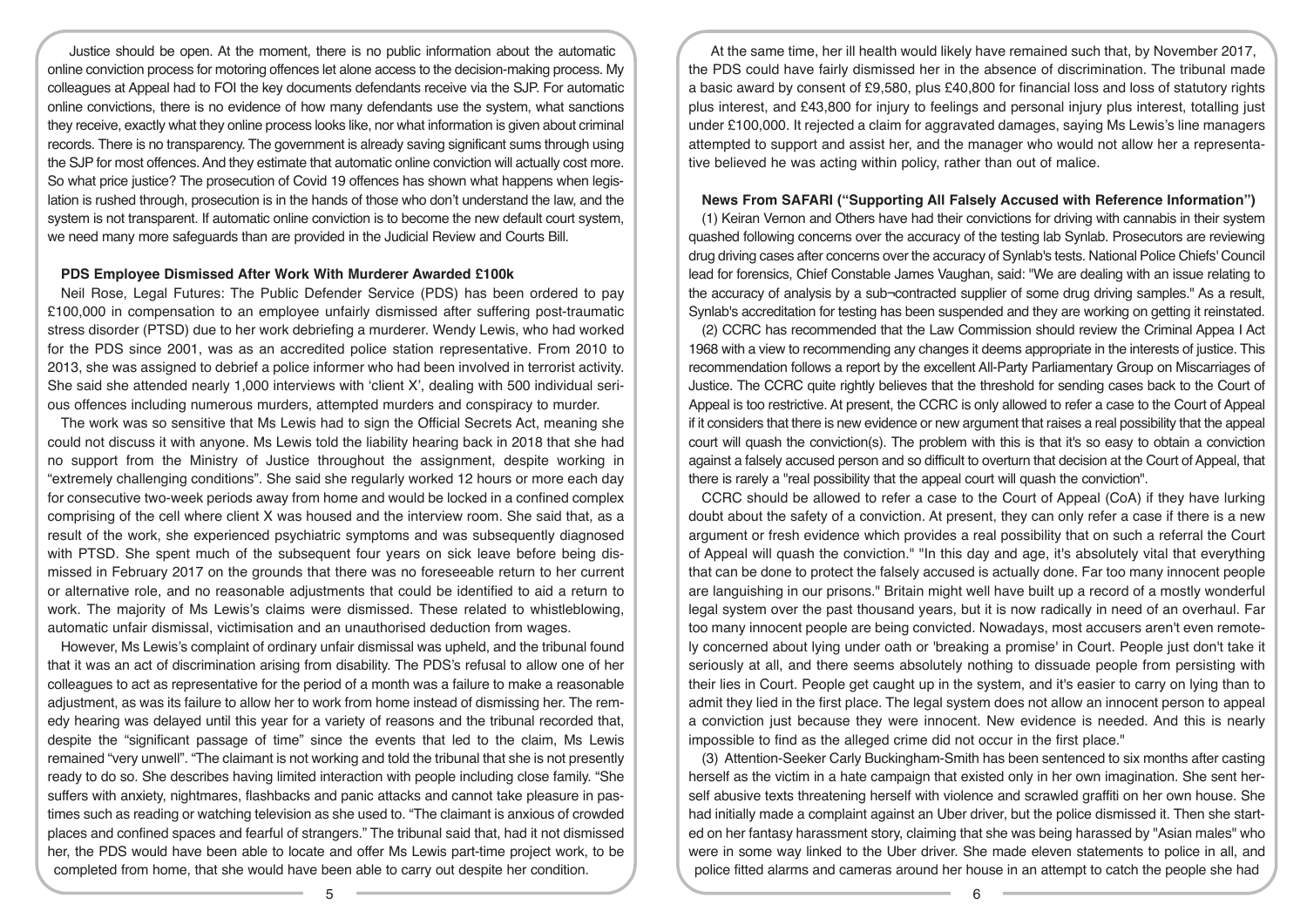claimed were harassing her and banging at her door in the night. However, police soon confirmed that her claims were entirely false. When they interviewed her, she made no comment. Judge Nicholas Rowland called her fantasy campaign "nasty" and made it clear that she had wasted a great deal of Police time. At first, one might think that this was a victimless crime - but what about those real crimes and real victims whose cases could have been dealt with more quickly if police had not had their time taken up by this attention-seeker?

(4) Barrister Anisah Ahmed - has been given a discretionary life sentence with a minimum term of four years and six months after falsely accusing her ex-lover and fellow barrister Iqbal Mohammed (38) of rape after discovering he was married. Ahmed then went on to orchestrate a 'malicious plot' against her ex-lover. She even stabbed herself to make it appear that he had attacked her. Ahmed's accusation of rape, claimed Iqbal Mohammed had sexually assaulted her on several occasions in a 'detailed and convincing' false report. Ahmed even created fake emails in Iqbal Mohammed's name to support her false claims. These made it appear as though the victim was threatening her, amounting to 'blackmail', it was said. But computer experts later found that the email evidence had been falsified, and police instead arrested Ahmed for harassment. The judge heard it was discovered that although Ahmed reported she had received threatening phone calls from Iqbal Mohammed, in reality, she had convinced her former boyfriend, Mustafa Hussain, to buy a phone in the victim's name. Judge Michael Gledhill said to Ahmed: 'This case clearly involved very careful planning to destroy the personal and professional life of the victim. The lengths you went to, to exact revenge on Mr Mohammed were almost beyond belief. Your actions, Ms Ahmed, were malicious, even evil. You persisted with them over a prolonged period of time and you recruited Hussain and others to assist you.'

Mohammed said: "I felt very sad at this wasted life, this prison sentence that she'd brought on herself, but also a great sense of relief that the nightmare was finally over and, with justice done, we had closure. With Ahmed now in jail, for the first time in years I feel safe. I don't have to look over my shoulder, worrying about what she might do next. I truly believe she is dangerous and there are no lengths she will not go to in order to exact revenge. ... I worry about the day she is released and whether she will come after me again."

In a further twist, records were released showing that Ahmed had been disbarred as a barrister in 2018 after it was found that her CV contained a pack of lies. She had falsely claimed she had won unfair dismissal cases on behalf of eight clients. She was also found to have produced forged references from a law firm claiming that she had gained legal experience there, but it was found that she was actually working as a receptionist. She also lied about a legal qualification she claimed she had from Cardiff University and a diploma in forensic medicine. She was debarred from working as a barrister in 2018 following a hearing by the Bar Standards Board, which described her conduct as 'dishonest or otherwise discreditable to a barrister.'

#### **Civil Liberties Groups Demand Ban of Use of Facial Recognition Technology by Police**

Liberty, Privacy International and 29 other organisations have called for Parliament to ban the use of live facial recognition technology (LFRT) by the police and private companies. In an open letter, the groups claimed that police bodies and the Home Office have failed to allow Parliament to properly consider LFRT legislation by pushing ahead with plans to roll out the surveillance tool. The organisations encouraged MPs and peers to demand the opportunity to steer the debate on the use of facial recognition technology in policing. The letter said that if Parliament was allowed to scrutinise plans to use the technology, it would become evident that the legislation attempting to regulate its use is "insufficient".

In August 2020 the Court of Appeal ruled that the use of facial recognition technology by the South Wales Police Force (SWP) was unlawful in R (Bridges) v Chief Constable of South Wales Police & Ors. Liberty, which assisted the claimant/appelllant, said that despite judges finding that the technology violated the public's rights and threatened liberties, Parliament had not debated the issue since the decision. According to Liberty, police forces, including South Wales and London's Metropolitan Police, have said they still plan to use it.

A recent public consultation on the use of LFRT carried out by the College of Policing, an arm's length body of the Home Office that sets standards for key areas of policing, was criticised in the letter. The consultation closed on 27 June 2021 and formed part of the process to develop the new Authorised Professional Practice (APP) on the use of LFRT by the police. "Despite purporting to rectify the issues identified in the Court of Appeal's Judgment in R (Bridges) v Chief Constable of South Wales Police & Ors, the APP in fact falls foul of many of the issues that in Bridges led the Court to find the use of LFRT breached privacy rights, data protection laws, and equality laws," the letter said. In the group's view, the APP also did not preclude the use of LFRT for intelligence gathering purposes, which the Court found gave too much discretion to the police.

Emmanuelle Andrews, Policy and Campaigns Officer at Liberty, said: "Whatever our background or beliefs, we all want to feel safe and be able to go about our lives freely. Facial recognition undermines these ideals. It is over a year since our case led the Court to agree that this technology violates our rights and threatens our liberties. The government can't dodge this issue and allow for this dystopian surveillance tool to quietly but fundamentally change the nature of policing and our public spaces. Facial recognition does not make people safer, it will entrench patterns of discrimination and sow division. It is impossible to regulate for the dangers created by a technology that is oppressive by design. The safest, and only, thing to do with facial recognition is to ban it." Adam Carey, Local Goverment Lawyer

# **Fight Goes on to Find Out Truth Behind British Army Killings in N. Irleland**

Adrienne Reilly, Pat Finucane Centre: On Monday 9th August 2021, a March for Truth took place on the 50th Anniversary of the Ballymurphy Massacre and the launch of the internment raids. It rained and poured for the duration of the march but no-one was put off. It was unusually warm under the dark clouds, with the warmth matching the more optimistic and defiant mood of the hundreds of victims and survivors and their supporters, who are still waiting for justice in relation to the deaths of their loved ones. The wet and wonderful crowd left Springfield Park and walked and weaved through Ballymurphy and down to the Whiterock road into a nearby field. It was here that the families of the Ballymurphy Massacre spoke to those victims and survivors still waiting to find out what happened to their family members, still waiting for justice. In May of this year, Justice Keegan pronounced that their loved ones who died were all entirely innocent, and that 9 of the 10 were unjustifiably killed by the British Army (as Justice Keegan was unable to say who shot John McKerr). So their words had resonance and power. And not just for those present but also for those who think they can somehow keep the rest of the families who are waiting for answers quiet and cowed.

The speeches were preceded by a young girl singing 'Something Inside So Strong' as the families and crowd united by voice, raised their arms in solidarity, setting the mood for what was to follow. John Teggart, whose father Danny was shot 14 times and killed on August 9th 1971, asked the families still waiting for justice to keep the faith, saying 'we will unite and fight'. Breige Voyle, whose mother Joan Connolly was shot and left to die in the Manse field in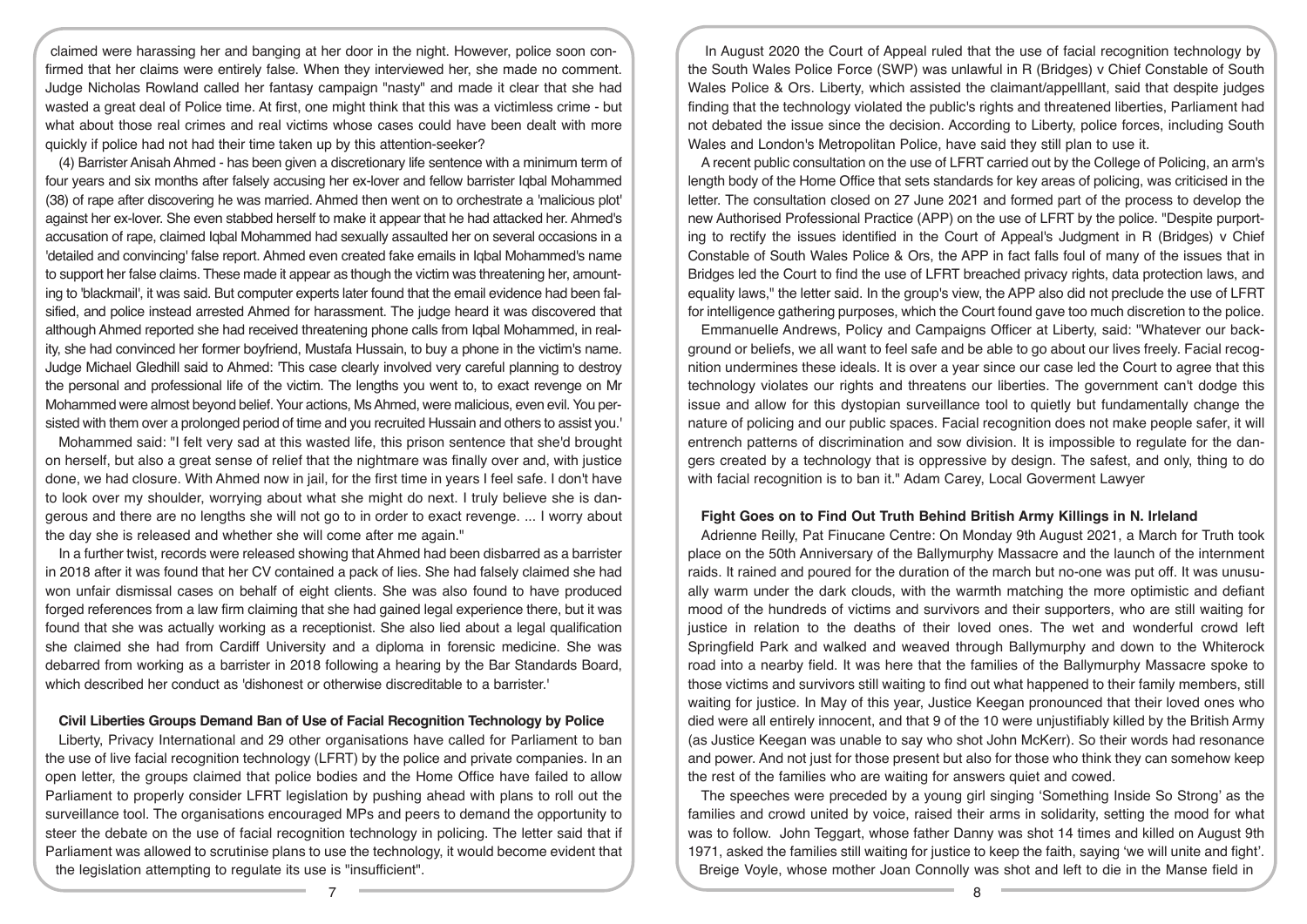Ballymurphy, said that the morning's walk was different as, on the 11th of May of this year, Justice Keegan had vindicated her mummy, saying she was entirely innocent and unlawfully killed. She said to the other families…'don't give up, we will be here to support you… there have been 22 Secretaries of State and 10 Prime Ministers in the last 50 years, they have come and gone, but the families remain, and are not going anywhere'. The crowd responded with cheers, their fighting spirits reinforced.

Carmel Quinn, sister of John Laverty, read a poem that her sister Rita wrote after the Inquest findings in May. It was a very moving piece about the 50 years of pain they had to endure until John's name was cleared. Carmel said her heart was sore looking at all the banners on the day, but asked the crowd to hold them high, and send a message to the British government that their tactics will not work. Justice Keegan had found, as Carmel and her family had always known, that twenty year old John Laverty was unlawfully killed and, like all the others, was entirely innocent. Janet Donnelly, whose father Joseph Murphy was injured and died 13 days later, was resolute in her message to the other families. 'Murder is murder' she said and 'we all need our Truth, keep fighting…if it had taken us another 50 we would have done it'. The victims, survivors and supporters responded with applause and cheers.

The elderly and very refined Kathleen McCarry spoke next. Having spent nearly all of the 100 days of the Ballymurphy Inquest sitting behind Kathleen and her cousin Anne I got to know Kathleen very well. She is a lady. So if her brother was anything like her, it is totally believable when she repeatedly told the crowd 'Eddie was a Gentleman…my brother was a gentleman… ' Her brother Eddie Doherty was found by Justice Keegan on May 11th of this year to be '… an innocent man who posed no threat', and who was unjustifiably killed by the British Army. It was heart breaking to hear Kathleen describe to the crowd how their mother died 7 years later of a broken heart, and that Eddie's wife died 9 years later leaving their children with no father or mother. And yet there she stood, defiant, fighting, elegant and extraordinary.

Eileen McKeown, daughter of Joseph Corr, thanked everybody who had supported the families over their long campaign, from politicians, NGO's, community groups, to those near and far. Eileen spoke of the day to day challenges and triumphs of the 100 day inquest into the murders in Ballymurphy. Quite frankly, she said, 'no one knows the emotions we went through walking into that courtroom every day'. She was greeted however by laughter and cheers when she said 'who would have thought a small group of families from the North would take on the might of the British state and win…'. She described how Michael Mansfield QC wiped the arrogant grin off the face of General Jackson, who didn't even have the decency to look at the families when he was giving his evidence. Ciaran O'Cruadhlaoic spoke on behalf of the family of Frank Quinn. In a moving finale he said that they (British government) sent their army to' put the croppies down', but that the truth we all knew is now available. A final cheer went up when he said that while the 'British waive the rules again, just like the Olympic hero this morning Kellie Harrington, we will win'.

As the crowd stood soaked to their skin from downpour after downpour, relatives of the Kelly's Bar Bombing and the Springfield/Whiterock Massacre spoke of what had happened to their loved ones and their own ongoing fight for justice. The lilt of 'We Shall Overcome' starting lightly from the podium lifted the somewhat sombre mood after these families had been heard. As the whole field united in singing, on a wet, dark, cloudy, Sunday afternoon, 50 years after the British Army ran riot through the area, it was clear just how this group of people find the strength to continue their fight for justice, united in harmony by cause and consequence.

#### **Undercover Policing Inquiry - First reference to the Miscarriages of Justice Panel**

As part of its terms of reference, the Inquiry seeks to identify suspected miscarriages of justice that might have occurred due to an undercover policing operation or an operation not being disclosed when it should have been. The Inquiry refers any suspected cases to the Miscarriages of Justice panel, which was set up by the Home Office, who sponsor the Inquiry. The panel consists of two senior members of the Crown Prosecution Service and two from the police. Following the referrals, the panel considers whether further action is required, which could include referral to the Criminal Cases Review Commission.

The Inquiry referred one case involving 12 individuals. The case relates to an incident on 12 May 1972 when activists attempted to stop the British Lions rugby team departing the Star and Garter Hotel in Richmond. Fourteen activists, including the undercover officer HN 298 ("Michael Scott"), were subsequently arrested and charged with obstructing the highway and obstructing a police officer in the execution of his duty. Thirteen of the individuals – including HN 298, Christabel Gurney and Ernest Rodker – were convicted of both offences, one – Professor Jonathan Rosenhead – was convicted of highway obstruction only, and another was acquitted. Based on the evidence received by the Inquiry to date, it appears HN 298 pleaded not guilty in his cover name of Michael Scott, and his true identity was not revealed to the prosecutor or the Court. The Inquiry identified this case as part of its investigations into undercover operations conducted by the Special Demonstration Squad between 1968 and 1982. Materials related to the Star and Garter Hotel incident can be found on the 'Published evidence' page of the Inquiry website. Of particular relevance is the minute sheet enclosing associated reports. Further suspected miscarriages of justice may be identified as the Inquiry progresses chronologically through its investigations into undercover policing operations in England and Wales from 1968 to the present.

1. On 12 May 1972 the British Lions rugby team was due to depart from Heathrow for its South African tour. The team had been staying at the Star and Garter hotel in Richmond. They were due to depart by coach at about 4pm from the car park of the hotel. A Special Demonstration Squad ('SDS') undercover officer HN298 "Michael Scott", who had infiltrated the Putney branch of the Young Liberals, learnt of a meeting at the home of Ernest Rodker at which a group of individuals would make plans to try and stop them leaving. The circumstances in which he learnt of the meeting do not matter, save that they did not leave enough time for him to contact those in operational charge of the SDS before he attended it.

2. The meeting lasted from 1:30 pm until 3:15 pm. HN298 recorded what was discussed and what plans were made in paragraphs 1 to 7 of an intelligence report typed and dated 16 May 1972 (MPS-0526782/9). One of the two principal organisers, Professor Jonathan Rosenhead accepts that this part of the report is accurate and I have no reason to doubt that it is.

3. At 3:15 pm the participants made their way to the hotel car park. Some of them, including HN298 drove their cars and parked them there, blocking the exit. A builder's skip arrived and was left in the car park. A plan to disable the coach was abandoned due to the presence of a single uniformed police officer, who summoned additional police help. Building workers removed the cars. About 20 protesters then sat down in the path of the coach, in an attempt to prevent its departure. Precisely where they sat down was a matter of dispute: most of them said that they sat in the car park, on private land. Police officers, including the Chief Inspector in command of the police unit which attended, said that 14 of them sat down in Nightingale Lane, a public highway leading off the car park. They were arrested and later charged with obstructing the highway and obstructing a police officer in the execution of his duty. One of them was HN298.

4. All were advised by Benedict Birnberg at Richmond police station. Advice reportedly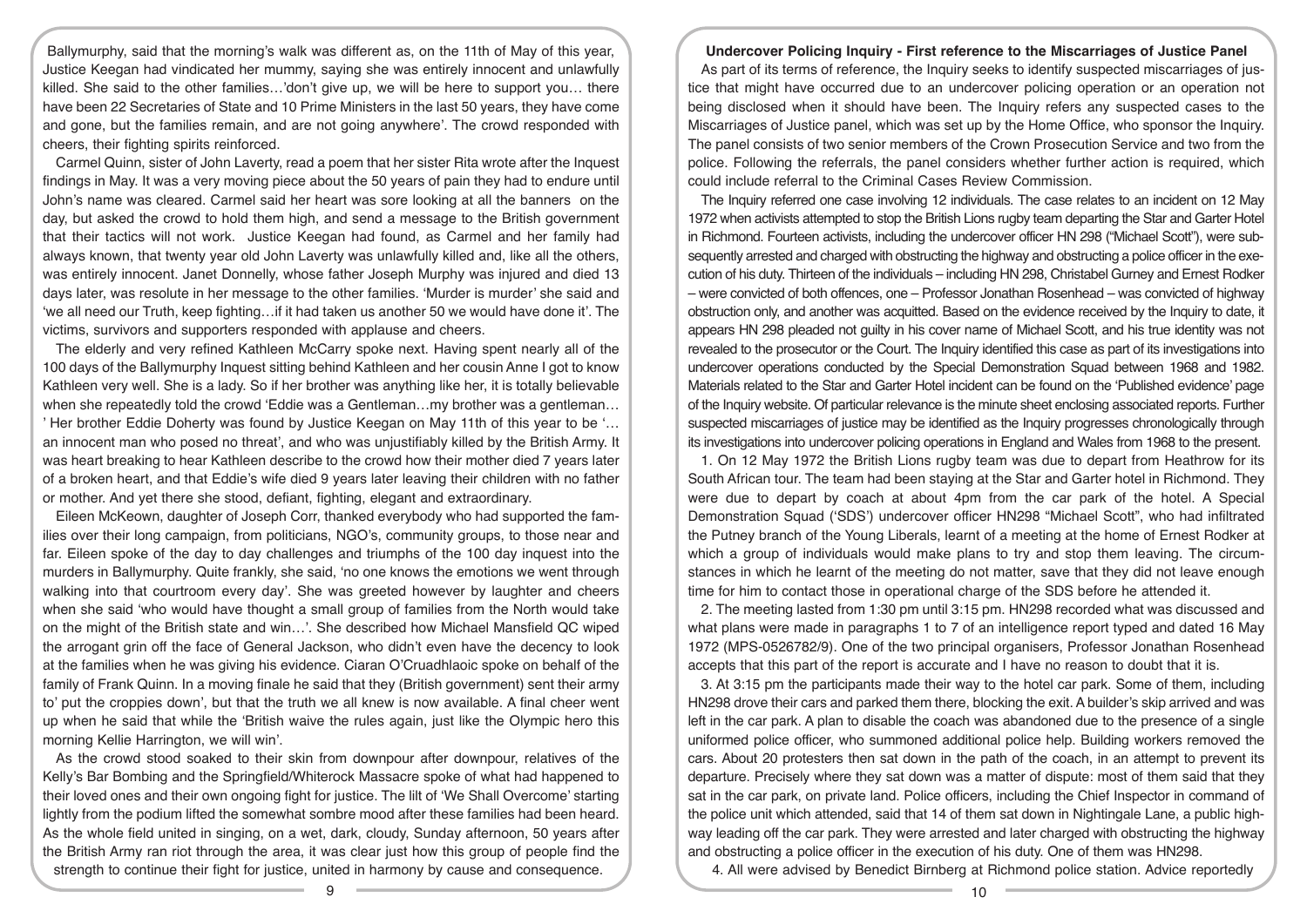given by him to Professor Rosenhead was discussed at private meetings of the defendants, attended by HN298 on 21 May and 11 June 1972. All pleaded not guilty at Richmond Magistrates Court on 15 May 1972. Seven, including HN298 and Christabel Gurney were tried and convicted at Mortlake Magistrates Court on 14 June 1972. She has little memory of the trial, save that it was over rapidly and HN298 cannot remember whether or not he gave evidence. The trial of the remaining seven was postponed to enable them to consider making an application to the Divisional Court. Six, including Ernest Rodker were tried and convicted of both offences at Mortlake Magistrates Court on 12 July 1972. Professor Rosenhead was convicted on the same date of highway obstruction only. The remaining defendant was acquitted on 23 August 1972. No court record of proceedings has been recovered, but their outcome is recorded in a police schedule (MPS-0737126/1-4), the accuracy of which is not in dispute.

5. No one suggests that the true identity and role of HN298 were disclosed to the prosecutor or to the Court. HN298 says that it would have been silly to have done so, because it would have compromised his undercover role. Sergeant David Smith, who worked in the back office of the SDS attended Court on 12 May 1972, when the defendants, including HN298, pleaded not guilty. He produced a report to that effect typed and dated 15 May 1972 (MPS-0526782/13-14). He has yet to give oral evidence, but has produced a witness statement, which contains a passage which is unlikely to be disputed, in which he states that to his knowledge neither the prosecutor nor the magistrates knew that HN298 was an undercover officer.

6. HN298 reported what had happened to his superior officers to seek their direction as to what he should do. His Detective Inspector, HN294, sought the advice of MD Rodger, Commander (Operations) in a memorandum dated 16 May 1972. The choice proposed was for HN298 to continue to learn more about the group which he had penetrated, in which event he would probably have to apply for legal aid and to attend meetings with all arrested to discuss tactics, or to disappear from the scene. In a memorandum to DAC Ferguson Smith dated 17 May 1972, Commander Rodger stated his view: that advantage should be taken of the situation to keep abreast of the intentions the group. He said that he had discussed the eventual Court proceedings with HN294 and Sergeant Smith, who were waiting to see what Ernest Rodker and company decided to do. It was anticipated that he would convene a meeting in the near future to discuss tactics. In a memorandum dated 18 May 1972 DAC Ferguson Smith advised that provided the charges against HN 298 and the others arrested remain as at present formulated "then we should not run into difficulties and HN 298 will have to go through with it."

7. On 26 June 1972 HN294 reported the outcome of the case to Commander Rodger, who referred the report to DAC Ferguson Smith: the case should prove beneficial in that HN298 "has proved himself to the extremists and may well become privy to subsequent mischief".

8. This material satisfies me, to a high standard, that HN298 pleaded not guilty in the name of Michael Scott and that his true identity was not revealed to the prosecutor or the Court.

 9. Because the surviving defendants are elderly and one at least is infirm, it is, in my opinion, necessary that the outcome of the Court proceedings against them should be put right without delay. For that reason, I will express the reasons for my decision to refer their convictions to the Miscarriages of Justice panel in plain terms.

10. Home Office circular no. 97/1969 "Informants who take part in crime" (MPS – 0727104/1-2) stated, at paragraph 3 (a), "The police must never commit themselves to a course which, whether to protect an informant or otherwise, will constrain them to mislead a court in any subsequent proceedings. This must always be regarded as a prime consideration when deciding whether, and

in what manner, an informant may be used and how far, if at all, he is to be allowed to take part in an offence. If his use in the way envisaged will, or is likely to, result in its being impossible to protect him without subsequently misleading the court, that must be regarded as a decisive reason for his not being so used or not being protected." and at paragraph 3 (g), "Where an informant has been used who has taken part in the commission of a crime for which others have been arrested, the prosecuting solicitor, counsel, and (where he is concerned) the Director of Public Prosecutions should be informed of the fact and of the part that the informant took in the commission of the offence, although, subject to (c) above, not necessarily of his identity."

11. Although this guidance derived from the observations of the Court of Appeal in a case involving a classic informant (R v Marco (1969) Crim L.R. 205), they apply with equal force to an undercover officer who has participated in a crime for which he and others have been arrested and are to be prosecuted, whether or not the information which he has provided to his superiors is intended to be put to use in the prosecution. The guidance correctly stated a constant principle: the court must not be misled. Subsequent case law has established what is required: the prosecutor must be informed and must decide whether or not it is necessary to inform the Court; the circumstances in which he may not do so are rare in the extreme; it is for the trial Court to decide what, if any, disclosure should be made to the defence to ensure that justice is done: see R v Patel and others (2001) EWCA Crim 2505 and R v Early (2002) EWCA Crim 1904. HN298 did provide information about the offence for which he and others were arrested, albeit not until immediately after his release from Richmond police station. He did participate in the events which gave rise to the arrest. The prosecutor and the Court were deliberately misled about his identity and role in the events which it was considering.

12. Similar considerations led the Criminal Cases Review Commission ('CCRC') to refer the convictions of John Jordan and Michael Gracia to the Crown Court (for assaulting a police officer in the execution of his duty and being in unlawful possession of a police helmet at the offices of London Transport on 7 August 1996) on 31 July 2013 and 1 June 2015 respectively (see the confidential annex to the reference in the case of John Jordan (MPS-0721019)). The Crown Prosecution Service did not oppose either appeal and both were allowed. The reason for this outcome was one of those identified as a reason for referral in paragraph 6 of the CCRC's published casework policy: "whether the prosecution constituted... an affront to justice". The same reason applies in this case.

13. The permission of the CCRC will be sought for publication of the confidential annex. It will, in any event, be provided to the panel.

## **Yakuza Bosses Order Their Mobsters to Put Away Their Guns**

David Averre, Mail-on-line: Yakuza gang members have been ordered not to use their guns 'in public' after an infamous crime boss of a rival gang was sentenced to death by hanging in what is believed to be the first death sentence for a Yakuza kingpin in Japan. Satoru Nomura, head of the Kudo-Kai crime syndicate, was sentenced to death on Tuesday 21 August for murders committed by members of his gang as long ago as 1998. The unprecedented decision by the Tokyo judge was a watershed moment in Japan, where gang membership is not illegal and the Yakuza operate openly. The sentence prompted Yamaguchi-gumi, the country's biggest crime organisation and Kudo-kai rival based in Kobe, central Japan, to issue an order banning their members from public use of guns.

It comes at a time when membership numbers in the Yakuza are particularly low after years of mounting pressure from Japanese law enforcement, stricter regulation and the pandemic have stunted the crime syndicate's growth. But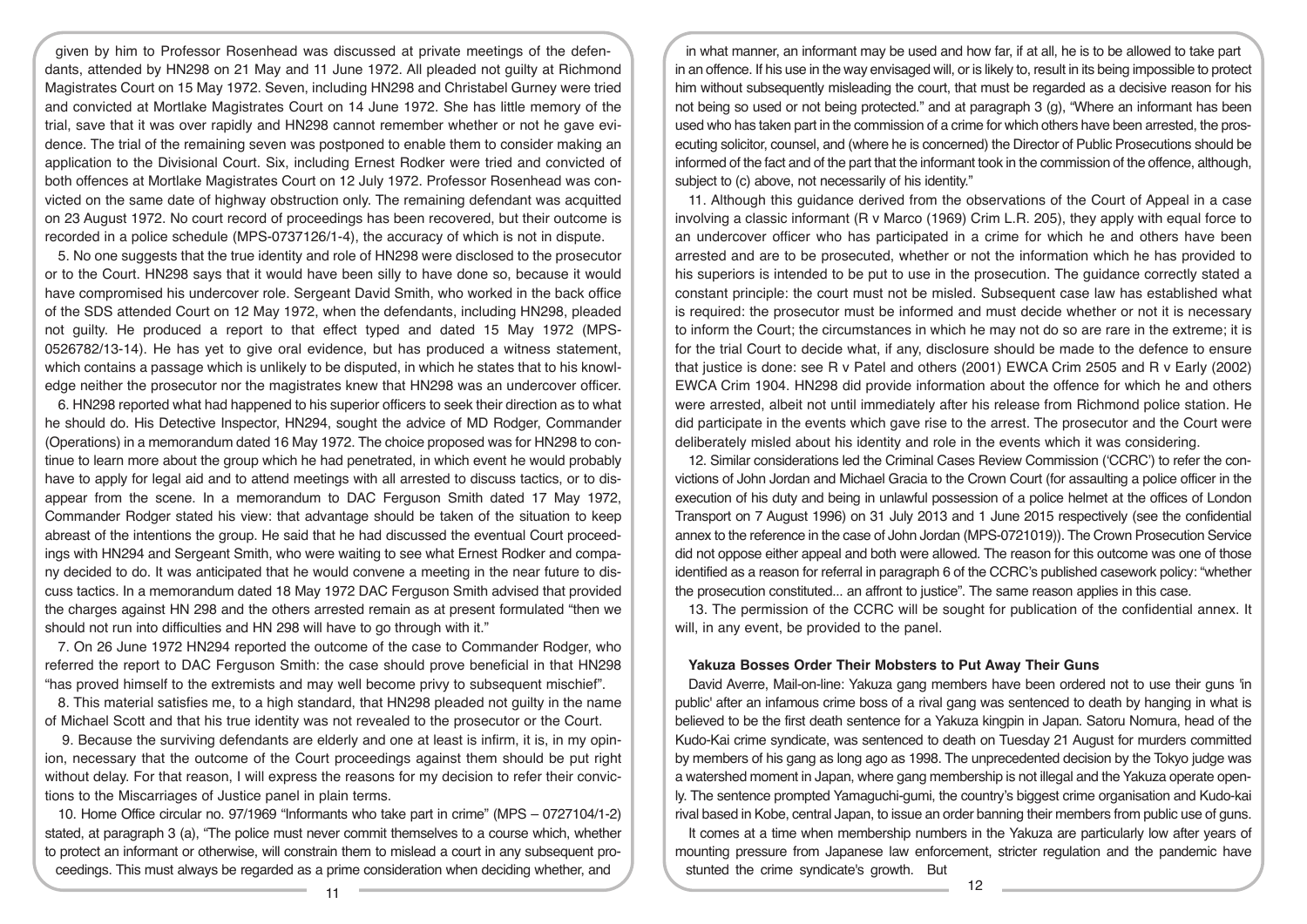many believe the order against guns is simply a ploy to provide gang members with legal footing so they can claim they have worked to reduce violence in future cases. Recent years have proved difficult for Japan's organised crime network after the number of yakuza members dropped to a record low of 25,900 last year, compared to 80,900 members in 2010 according to figures provided by the National Police Agency. The dramatic fall in membership is startling for the yakuza, who for years were able to operate with an incredible degree of freedom compared to the far shadier operations of developed crime syndicates in the UK. It is not illegal under Japanese law to take a gang membership, and syndicates are able to operate from public offices while running legitimate businesses as well as criminal enterprises simultaneously.

However, Japanese authorities have steadily been working to reduce the influence of the yakuza across the nation, and police departments in six different regions of Japan were granted power last year to arrest known gang members for minor offences such as loitering and even gathering in large groups. Japanese authorities have also targeted the legitimate side of the yakuza's business operations by publicly naming companies, organisations and individuals who are known to enter deals with the crime syndicate, thereby causing business partnerships to crumble and cutting the syndicate's profits. The legal offensive by Japanese authorities has certainly dented the yakuza's profits and ability to operate freely, but there are fears that mounting restrictions will simply cause crime bosses to double down on their criminal operations and boost their willingness to enact violence.

Nomura, 74, denied accusations he had masterminded the violent assaults for which he was sentenced to death. Kudo-kai is often described as Japan's 'most violent' yakuza gang. According to Japanese broadcaster NHK, there was no direct evidence that Nomura had ordered the attacks. However, in handing down the sentence, the judge said that the gang operated under such strict rules that it was unthinkable that attacks could have been carried out without its leader's authorisation. The trial revolved around attacks carried out by Kudo-kai members between 1998 and 2014. During that time, a former head of a fishing cooperative was shot and killed, and three others - including a nurse and former police officer - were injured by shooting or stabbing. When the sentence was delivered, Nomura reportedly told the judge: 'I asked for a fair decision... You will regret this for the rest of your life,' in a sinister warning of retribution.

Defence lawyers for Nomura plan to appeal the ruling, according to Kyodo news agency. Nomura's number two, Fumio Tanoue, fell just short of the death sentence but was jailed for life. The yakuza grew from the chaos of post-war Japan into multi-billion-dollar criminal organisations, involved in everything from drugs and prostitution to protection rackets and white-collar crime. With more than 100 inmates on death row, Japan is one of few developed nations to retain the death penalty, but the sentencing of Nomura is thought to be the first time a yakuza boss has been committed to death row. Public support for capital punishment remains high despite international criticism, including from rights groups.

#### **Charges Against Bianca Ali Dropped Following Mohamud Hassan Protest**

Bindmans Solicitors: The prosecution of Bianca Ali, co-founder of Cardiff Black Lives Matter, was discontinued by the Crown Prosecution Service on the eve of her trial last week. Ms Ali had faced charges alleging that she organised a protest in breach of Welsh Coronavirus Regulations outside Cardiff Bay Police Station following the death of Mohamud Mohammed Hassan shortly after his release from the custody of South Wales Police. Mohamud Hassan died on 9 January 2021 shortly after his release from Cardiff Bay Police Station. Early media statements from South Wales Police described his death as 'sudden and unexplained', and suggested '[e]arly findings by the force indi-

cate no misconduct issues and no excessive force'. However, the Independent Office for Police Complaints (IOPC) has served misconduct notices upon six officers of South Wales Police, including one gross misconduct notice. From 12 to 14 January 2021, members of the community gathered outside Cardiff Bay Police Station to protest about the circumstances surrounding Mr Hassan's death and the role of South Wales Police. Ms Ali was given fixed penalty notices for alleged organisation of an outdoor gathering of over 30 people and for leaving home without reasonable excuse contrary to the Health Protection (Coronavirus Restrictions) (No. 5) (Wales) Regulations 2020.

Ms Ali contested the FPNs and was then prosecuted pursuant to the Single Justice Procedure. She pleaded not guilty and was due to stand trial on 2 September 2021 at Cardiff Magistrates' Court. She denied being involved in organising the protest, although as a prominent member of the local community and the Black Lives Matter movement, she had attended and spoken at the protest. Her participation in the protest constituted a reasonable exercise of her right to protest, protected by Articles 10 and 11 of the European Convention on Human Rights, and was therefore a reasonable excuse for leaving home during lockdown. The prosecution was discontinued by the CPS on the eve of the trial following representations from Bindmans LLP and Tim James-Matthews of Matrix Chambers. Following the judgments of the Court of Appeal in Dolan (R (Dolan) v Secretary of State for Health and Social Care [2020] EWCA Civ 1605), and the High Court in the Reclaim These Streets litigation (R (Leigh) v Commissioner of Police of the Metropolis [2021] EWHC 661 (Admin)), which confirm that the reasonable exercise of European Convention rights is capable of amounting to a reasonable excuse for what would otherwise constitute a breach of Coronavirus regulations, a number of cases involving protests during lockdowns have resulted in discontinuances, acquittals and civil claims against the police.

This prosecution, like many others relating to breaches of Coronavirus regulations, was commenced under the Single Justice Procedure (SJP). Under the SJP, the police charge cases in respect of which a defendant must enter their plea before there is any review by a Crown Prosecutor. Although legal aid is potentially available for those who are eligible, defendants can plead guilty on the papers and be sentenced by a single magistrate without ever having to attend court and without any input from a prosecution or defence lawyer. Fortunately, in Ms Ali's case, the CPS did eventually reach the correct decision when asked to review the decision to prosecute. However, many others prosecuted for alleged breaches of Coronavirus regulations may have been wrongly convicted.

Bianca Ali said: "I was charged by South Wales Police for allegedly organising the protests for Mohamud Hassan. I have endured eight months of stress and worry about this. It's been a long road but today (the day before my 30th) I have been vindicated. I am so glad I took this all the way. My thoughts are with the family and friends of Mohamud Hassan as we await the findings of the Independent Office for Police Conduct".

Patrick Ormerod, solicitor for Ali, said: "South Wales Police put considerable resources into investigating and prosecuting Black Lives Matter activists – at the taxpayer's expense – when they should have been facilitating a Covid-19-safe protest and focusing limited resources on investigating serious crime and the circumstances surrounding the death of Mohamud Hassan. The case appears to be another example of a misunderstanding of the interaction between Coronavirus regulations and the Human Rights Act 1998, and another example - like Clapham Common - of the over-policing of protest relating to the conduct of the police". Bianca Ali was represented by Patrick Ormerod of Bindmans LLP and Tim James-Matthews of Matrix Chambers. Her legal team also included Hester Cavaciuti and Hermione Hill of Bindmans LLP and Pippa Woodrow of Doughty Street Chambers.